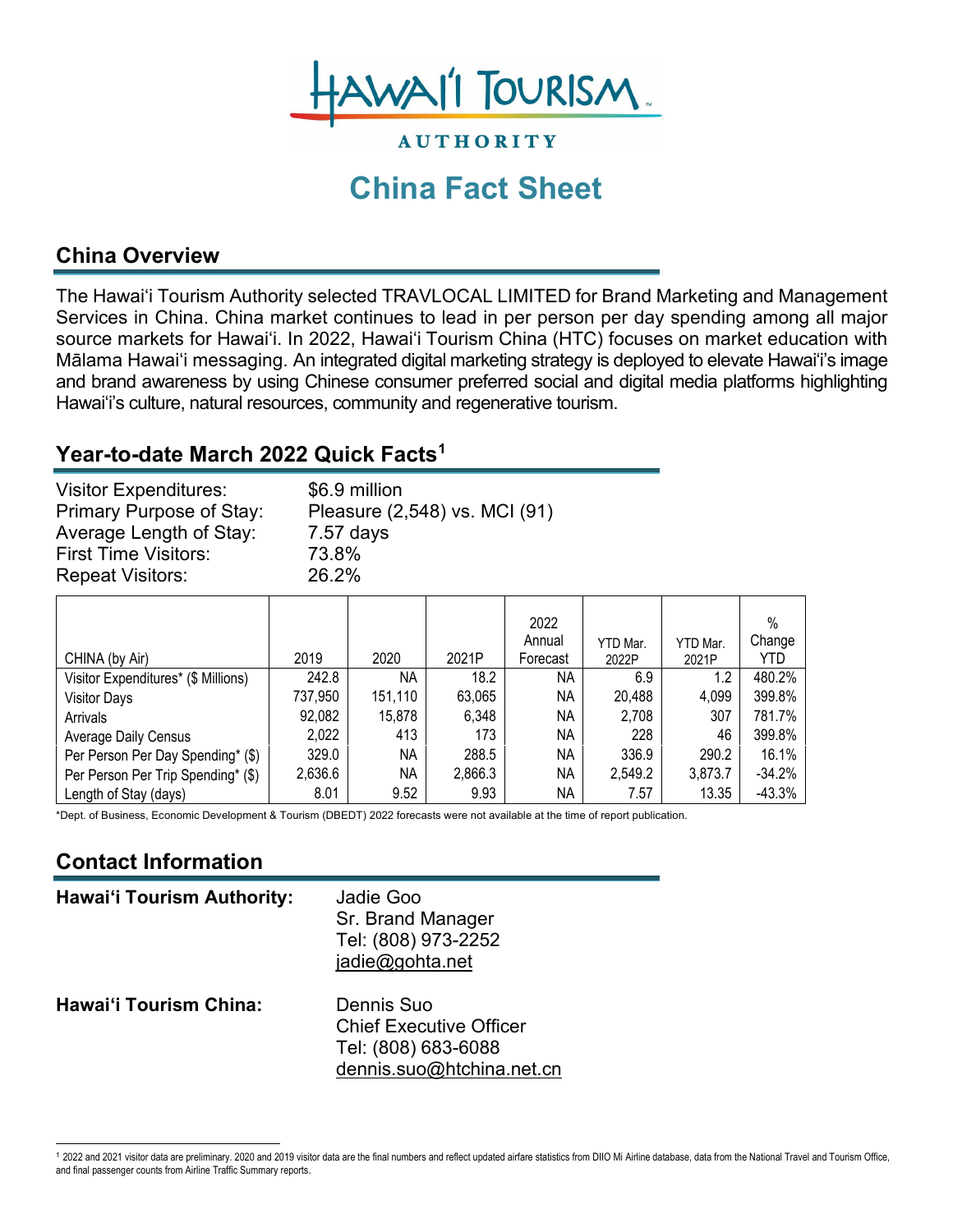#### **Market Summary**

Prior to the global COVID-19 pandemic and Hawai'i's quarantine requirements for travelers, the State of Hawai'i achieved record-level visitor expenditures and arrivals in 2019 through February 2020. Due to concerns about the rapid surge of COVID cases worldwide and the limitations of Hawai'i's health care system, on March 17, 2020 Hawai'i Gov. David Ige asked visitors to [postpone their trips](https://www.staradvertiser.com/2020/03/17/breaking-news/hawaii-records-4-more-cases-of-coronavirus-including-big-islands-first-case/) for at least 30 days. The counties also began issuing stay-at-home orders. On March 26, 2020, the state implemented a 14-day mandatory travel quarantine. Subsequently, nearly all trans-Pacific and interisland flights were canceled, cruise ship activities were suspended and tourism to the islands all but shut down. This continued until mid-October 2020, when the state initiated the Safe Travels program, which allowed trans-Pacific travelers to bypass the quarantine if they had a valid negative test for COVID-19.

Through March 25, 2022, domestic passengers could bypass the State's mandatory five-day selfquarantine if they were up-to-date on their vaccination or with a negative COVID-19 pre-travel test result from a Trusted Testing Partner through the Safe Travels program. The Safe Travels Program ended on March 25, 2022, and domestic pre-travel requirements ceased as of March 26, 2022. Passengers arriving on direct international flights were subjected to federal U.S. entry requirements which included proof of an up-to-date vaccination document and negative COVID-19 test result taken within one day of travel, or documentation of having recovered from COVID-19 in the past 90 days, prior to their flight.

- Through the first quarter of 2022, there were 2,708 visitors from China, compared to 29,289 visitors in the first quarter of 2019.
- There have been no direct flights from China to Hawai'i since service ended in early February 2020. There were 122 flights with 33,224 seats in the first quarter of 2019.
- For all of 2021, 6,348 visitors arrived from China. In comparison, there were 15,878 visitors (-60.0%) from China in 2020, and 92,082 visitors (-93.1%) in 2019.
- There were 28 scheduled flights and 8,176 seats from Shanghai China in 2020, compared to 419 flights and 116,539 seats in 2019 with service to Shanghai (90,812 seats), Beijing (24,941) and Hangzhou (786).

#### **Market Conditions**

- China's 2021 GDP stood at 114.37 trillion yuan (US\$18 trillion) vs. 101.36 trillion yuan in 2020, accounting for 18 percent of the global economy, according to the National Bureau of Statistics (NBS). GDP grew by 8.1 percent over 2020, beating Beijing's target of above 6 percent.
- March 2022 month-end Chinese Yuan (CNY) vs. USD was 6.34 compared to 6.32 and 6.57 in February 2022 and March 2021, respectively.
- In March 2022, China's manufacturing purchasing managers' Index (PMI) was 42.0, down from 50.2 in February 2022, the lowest since the onset of the pandemic in March 2020. It is worse than the consensus of 49.7 among some economists tracked by Bloomberg. A trading below 50 indicates contraction in activity.
- In March 2022, China announced a new plan for its post-pandemic rebound, as the country's national lawmakers and political advisors gathered to map out development priorities for this year, setting the GDP growth target at around 5.5 percent in 2022, CPI increase of 3 percent, new urban jobs of over 11M.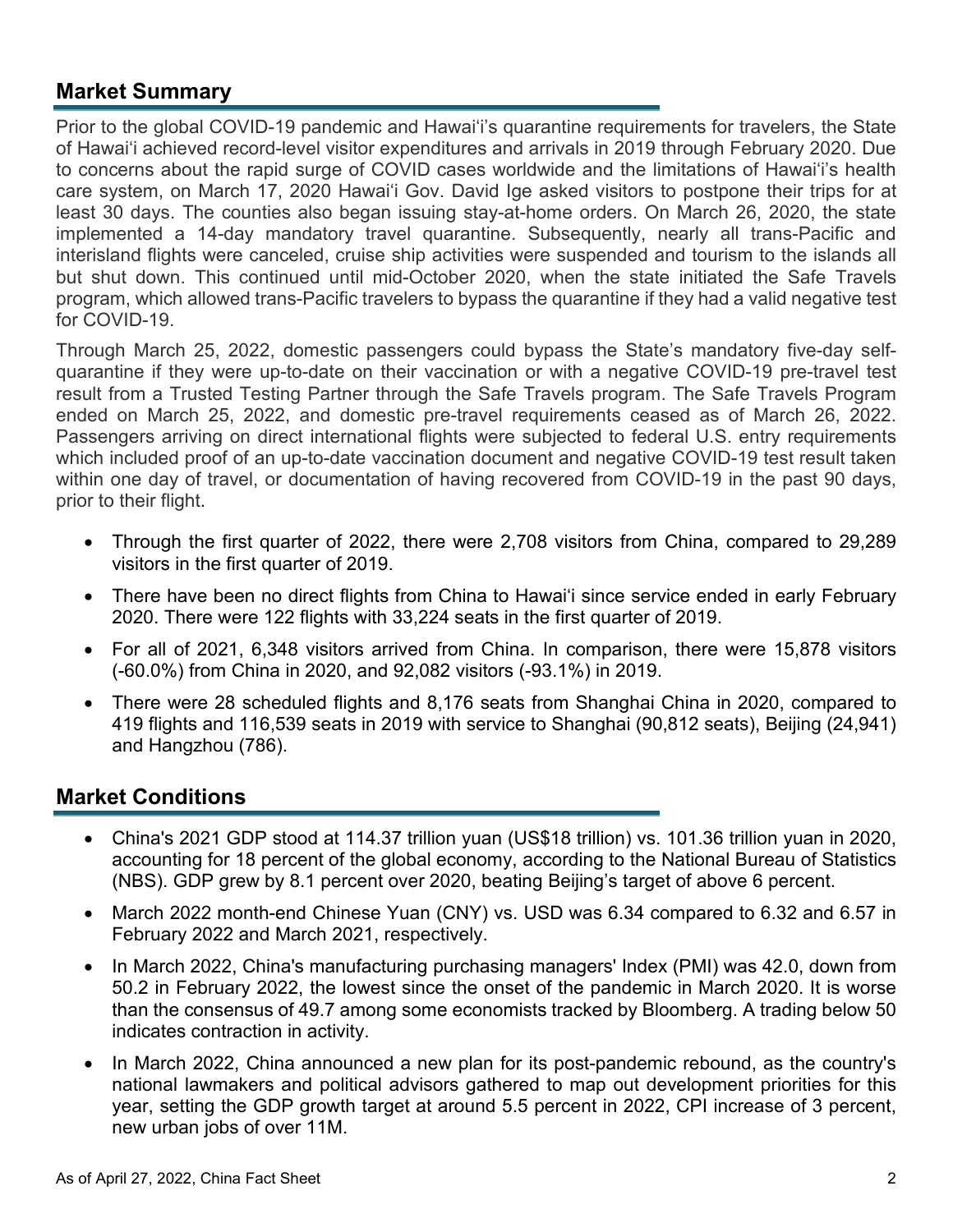- As of March 31, 2022, more than 88 percent of the China population had been fully vaccinated, according to the National Health Commission (NHC).
- As of April 8, Shanghai plans to relax some lockdown restrictions with precise zoning after new round of mass Covid-19 testing. The city's residential compounds, villages and business locations will be classified into three types of zones: lockdown, control and precaution in order to ease the economic situation.
- China will focus on expanding domestic flights and restoring international air travel in 2023-2025, the Civil Aviation Administration of China (CAAC)'s aviation regulator said in January 2022, as it issued a new five-year development plan.
- Hong Kong has reopened borders for passengers arriving from Australia, Canada, France, India, Nepal, Pakistan, Philippines, United Kingdom, and United States and cut the inbound quarantine to seven days. The decision came into effect on April 1, 2022.
- The U.S. Transportation Department has approved China Eastern Airlines' bid to temporarily move the New York to Shanghai flight to Fuzhou Changle International Airport in Fujian province. The 2 times per week flight was moved to Fuzhou from Shanghai due to COVID-19 pandemic control procedures and will be in effect from March 31, 2022 to April 30, 2022.
- China and Greece recently signed a 2022-2024 Joint Action Plan on tourism. The plan focuses on cooperation in tourism, education and training. On March 29, the Mauritius Tourism Promotion Board joined with 16 Mauritius local partners to present its online roadshow to travel operators and partners from different regions in China.

| CHINA (by Air) | 2019   | 2020   | 2021P | YTD Mar.<br>2022P | YTD Mar.<br>2021P | % Change<br>YTD |
|----------------|--------|--------|-------|-------------------|-------------------|-----------------|
| O'ahu          | 88,596 | 15,167 | 5,262 | 2,355             | 241               | 876.3%          |
| Maui County    | 19,743 | 4,000  | 1,362 | 426               | 69                | 521.4%          |
| Maui           | 19,387 | 3,925  | 1,311 | 404               | 69                | 490.0%          |
| Moloka'i       | 718    | 107    | 20    | 12                | 0                 | NA              |
| Lāna'i         | 847    | 79     | 62    | 29                | n                 | 1307.0%         |
| Kaua'i         | 3,781  | 1,004  | 437   | 128               | 5                 | 2327.6%         |
| Hawai'i Island | 34,445 | 6,412  | 1,945 | 742               | 69                | 970.8%          |

#### **China: Distribution by Island**

#### **China: Group vs. True Independent; Leisure vs. Business**

| CHINA (by Air)                  | 2019   | 2020   | 2021P   | YTD Mar.<br>2022P | YTD Mar.<br>2021P | % Change<br>YTD |
|---------------------------------|--------|--------|---------|-------------------|-------------------|-----------------|
| Group vs True Independent (Net) |        |        |         |                   |                   |                 |
| Group tour                      | 16,198 | NA     | 223.0   | 128               | 4                 | 2900.4%         |
| True Independent (Net)          | 45,857 | NА     | 4,951.8 | 2,062             | 251               | 723.0%          |
| Leisure vs business             |        |        |         |                   |                   |                 |
| Pleasure (Net)                  | 80,528 | 14,405 | 6,029   | 2,548             | 285               | 792.5%          |
| MCI (Net)                       | 7,246  | 684    | 66      | 91                | 0                 | NA              |
| Convention/Conf.                | 3,544  | 392    | 23      | 58                | 0                 | NA              |
| Corp. Meetings                  | 1,158  | 131    | 14      | 12                | 0                 | NA              |
| Incentive                       | 2,693  | 162    | 38      | 26                |                   | <b>NA</b>       |